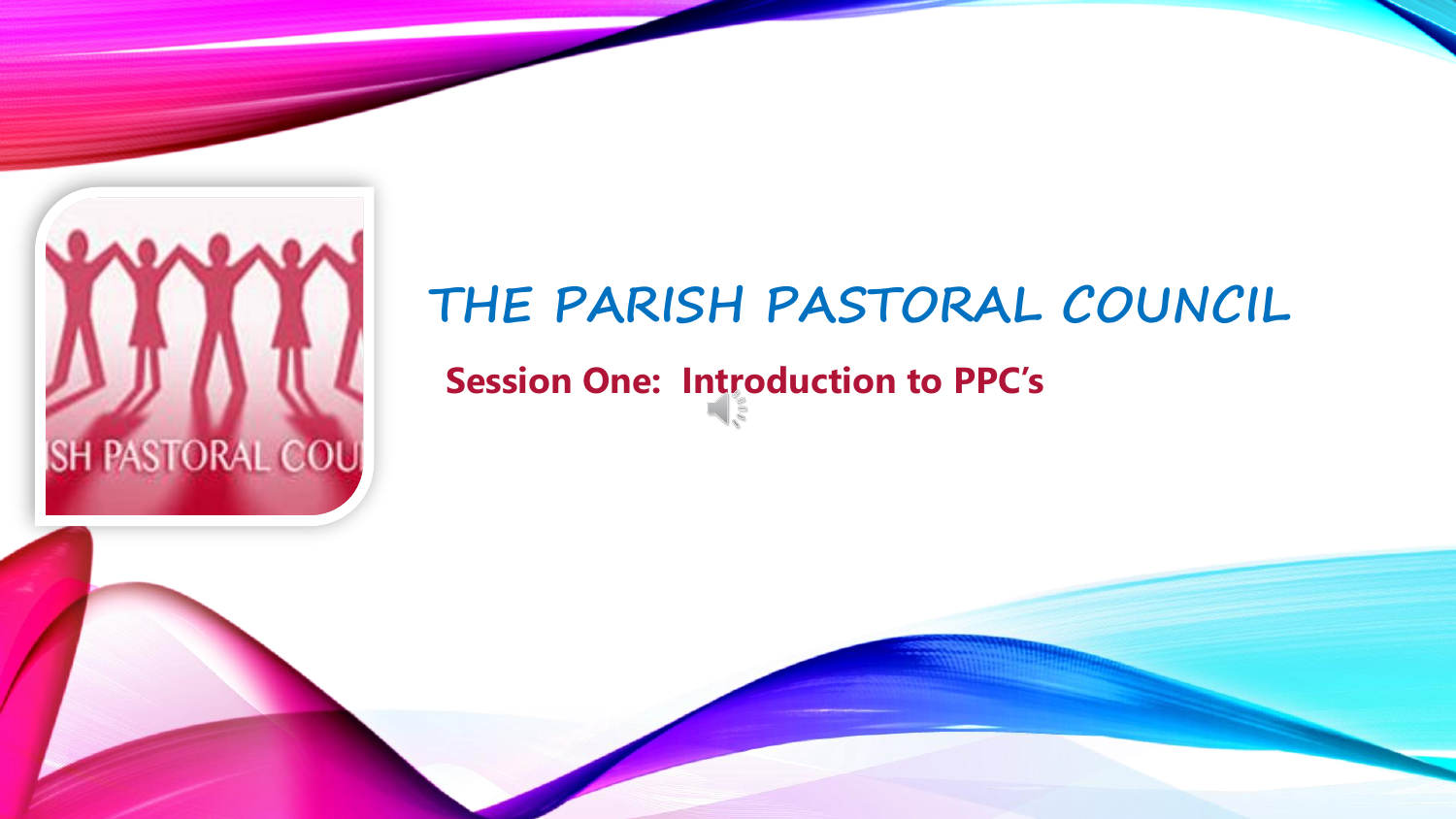# **THE PARISH**

- The parish is primarily people
	- the family of God
	- a community led by the Holy Spirit.
- Good pastoral leadership is essential to the growth and development of a parish
- Pastoral leadership forms and nurtures parishioners to be like a leaven in society.



The primary task of the Parish Pastoral Council is to enable parishioners to fulfil their baptismal calling of building up the kingdom of God in their local community.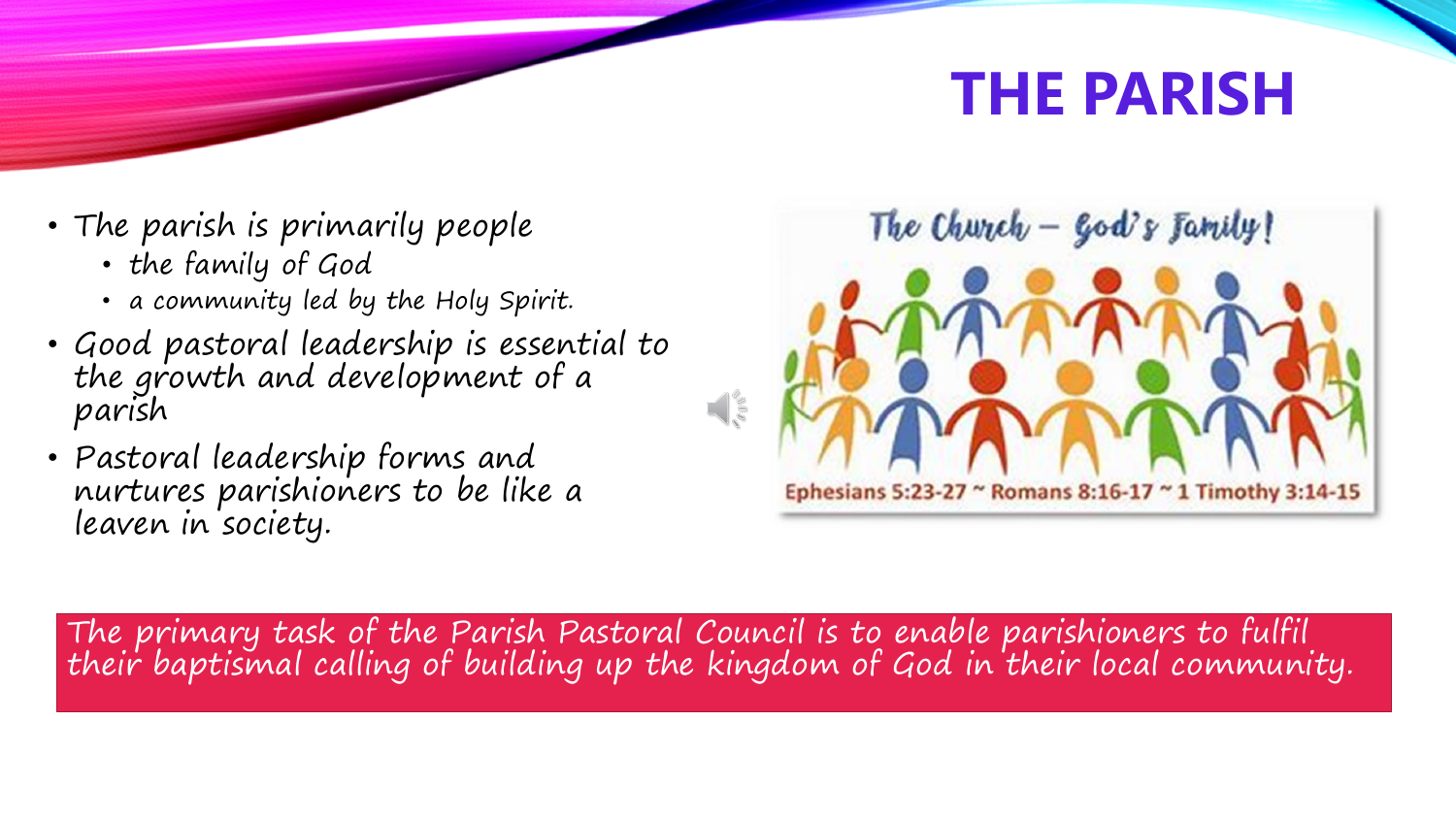## **THE ROLE OF THE PARISH PASTORAL COUNCIL**

#### **WHAT IT IS NOT**

- Parish Pastoral Council is <u>not</u> concerned with<br>matters of administration or financial management.
- It is not about being in charge of the parish
- It is not a group of Father's helpers

What do you think a PPC is?

### **WHAT IT IS**

- It is concerned with fulfilling the <u>mission of Christ i</u>n the local community
- It pays attention to all that affects the faith life of the community.
- It's about Christian leadership and responding to the call to service
- It's about leadership centred on prayer, reflection and discernment.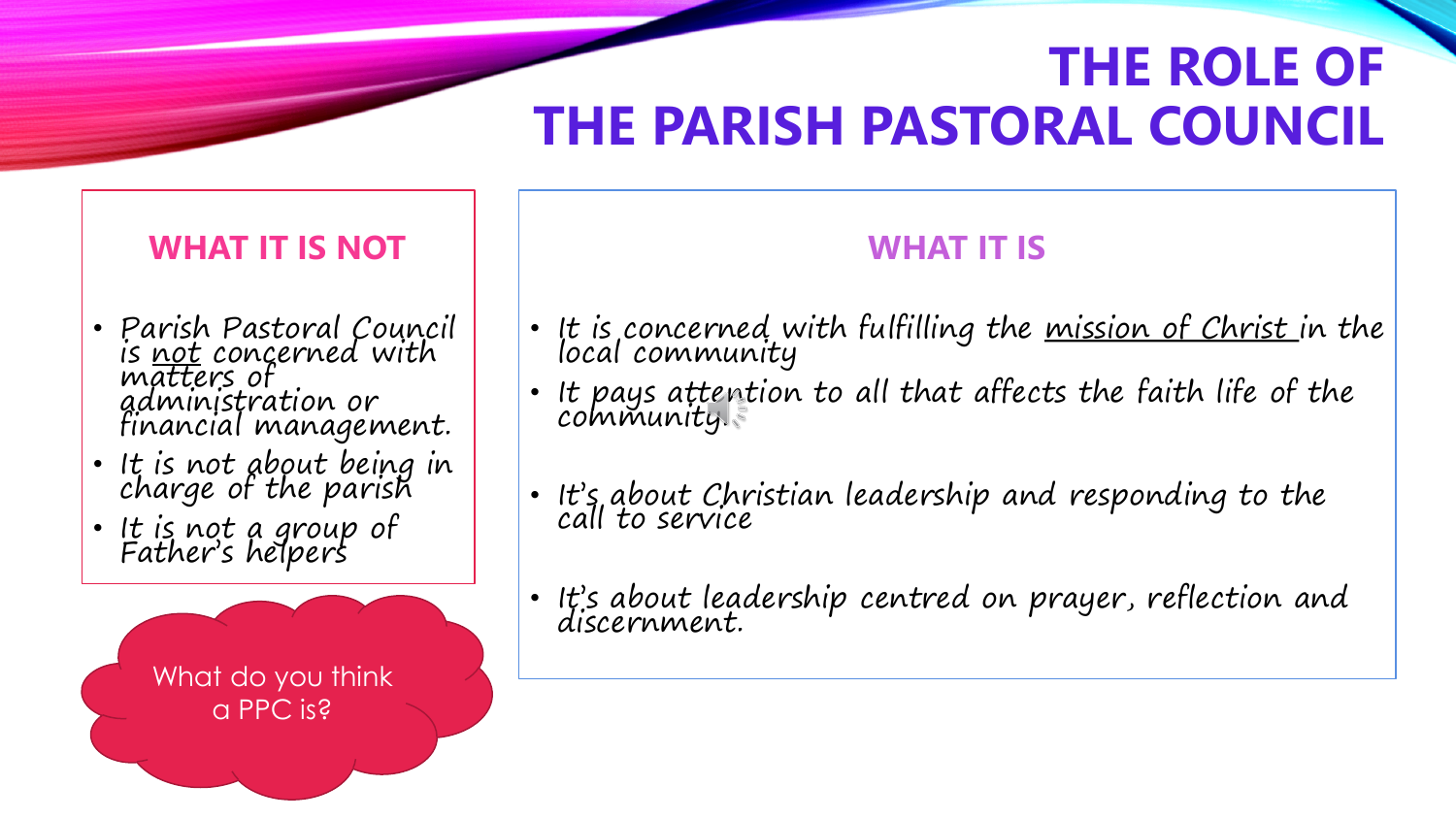# **CALLED AND GIFTED**

- PPC members believe that every parishioner is called and gifted
- As a leadership team the PPC
- identifies
- affirms
- nourishes
- the gifts of all parishioners
- so that a parish will continue to grow a vibrant Christian community
- where every parishioner fulfils their baptismal calling.





Reflections of the U.S. Catholic Bulege on the Thirtuch Anniversity of the Doros on the Approxime of the Lairy and the Febrewitz Atensympary of Called and Grited

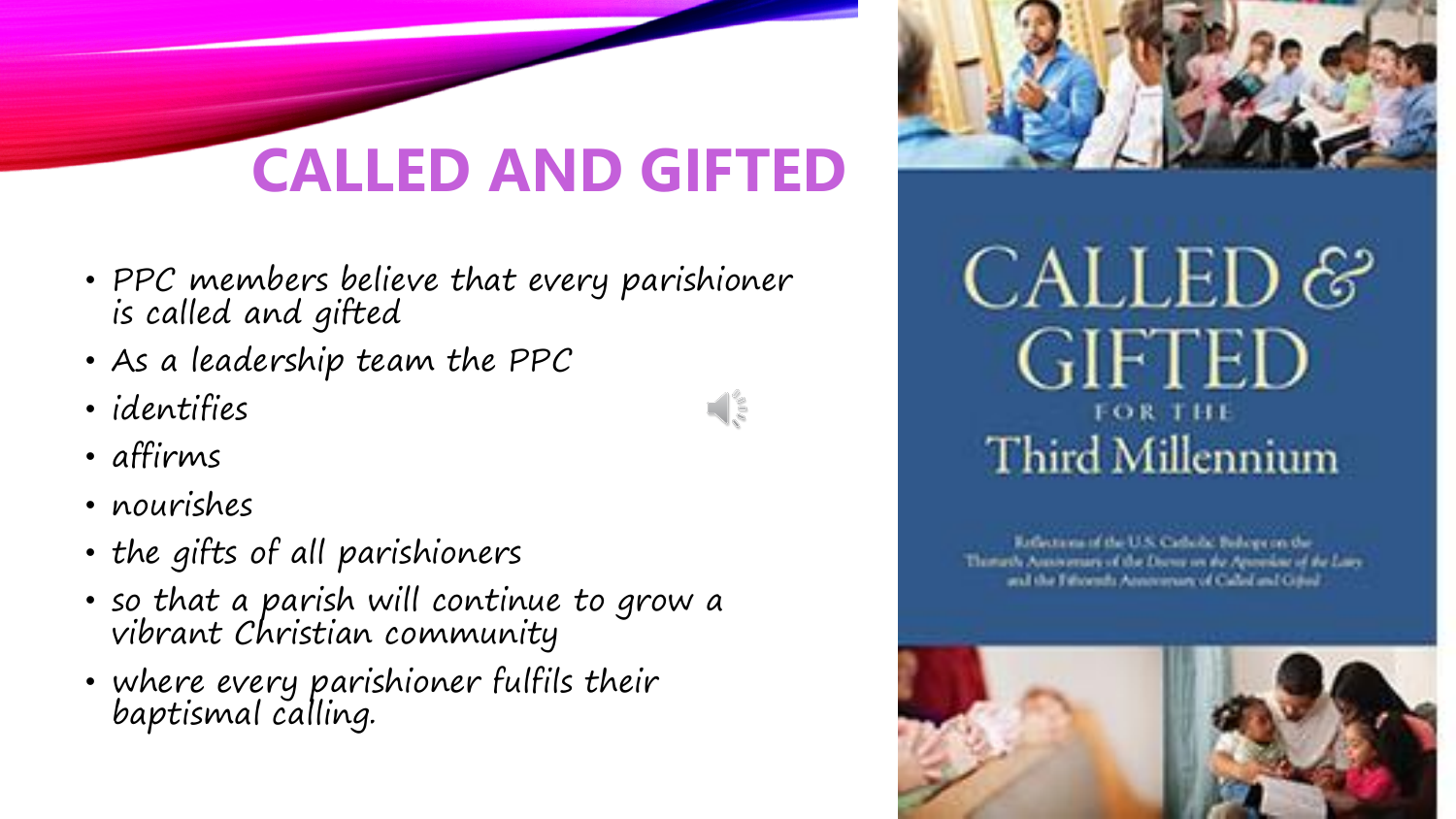The Catholic Bishops Conference Ireland document **Living Communion- Vision and Practice for Parish Pastoral Councils Today Provides us with the INFORMING VISION for HOW TO BE A PPC** 

Here the Parish Pastoral Council is described as … 'a faith-filled leadership group through which priests and people work together as co-responsible partners in furthering the mission of Christ in their own parish.'